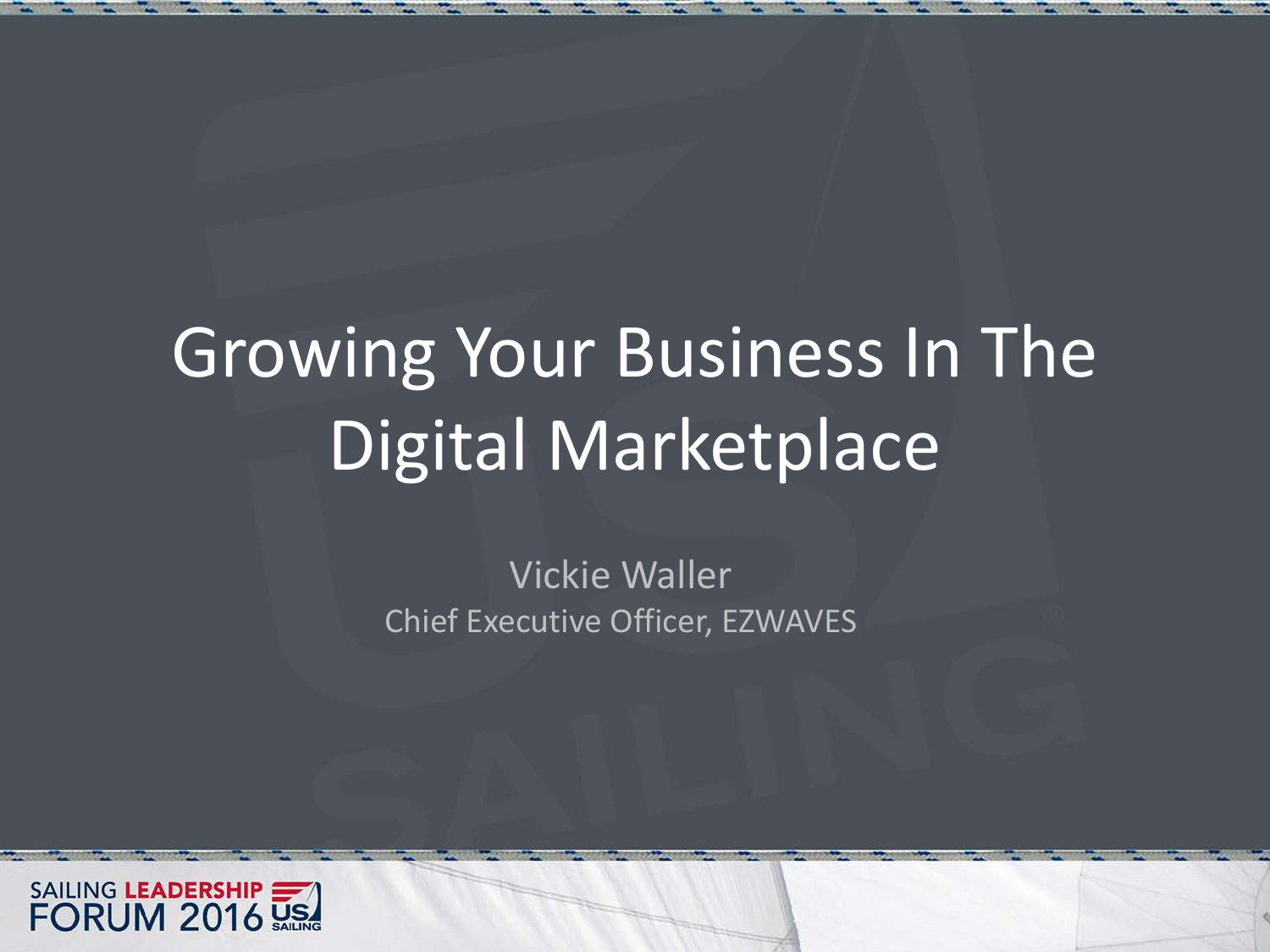### **2016 - A Digital World**

**2015 US Consumer Daily Media Consumption Time - Trend 2010-2015**



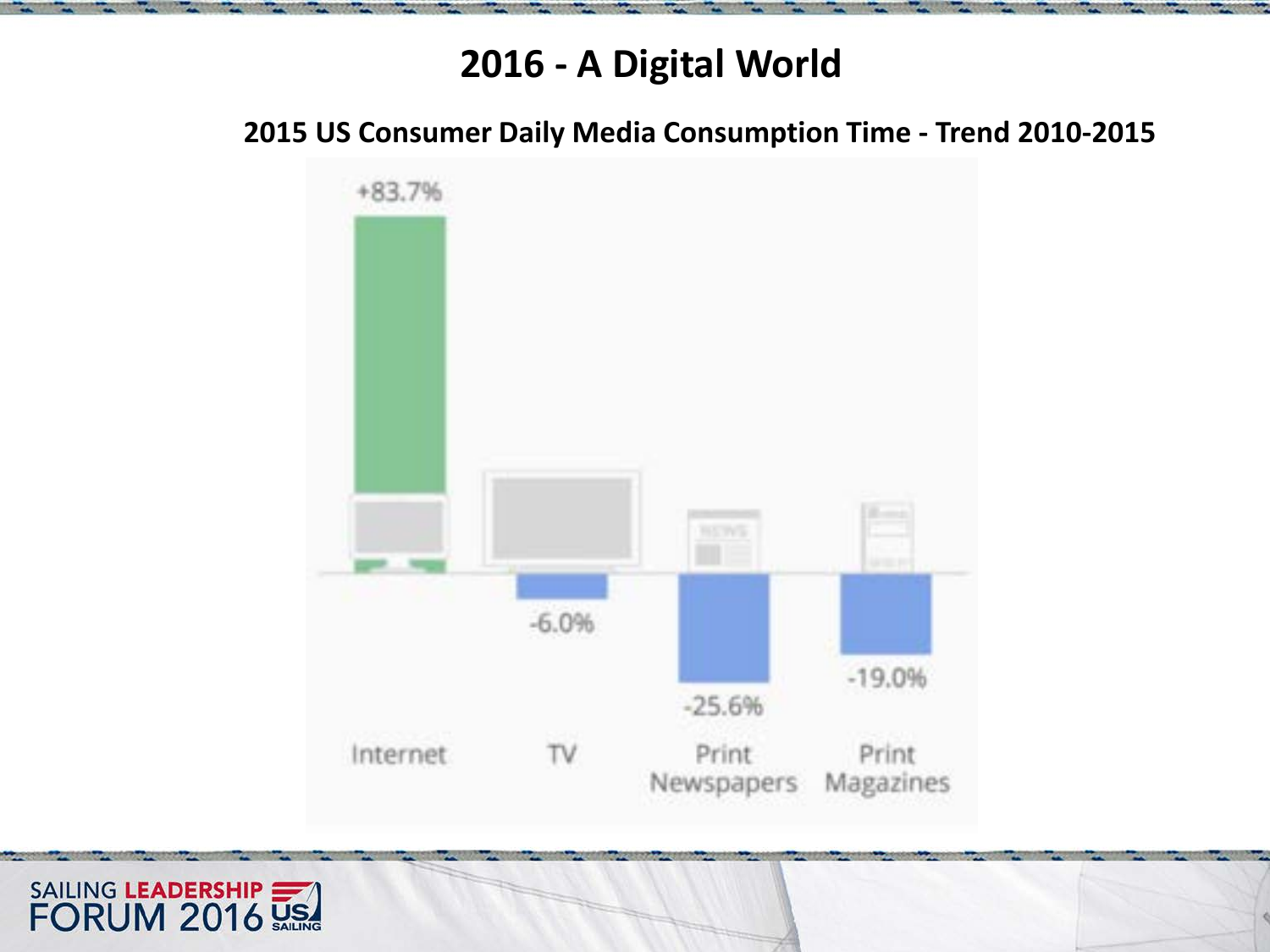**2016 - A Digital World**



SAILING LEADERSHIP

\*Based on media consumption survey in 65 countries, source ZenithOptimedia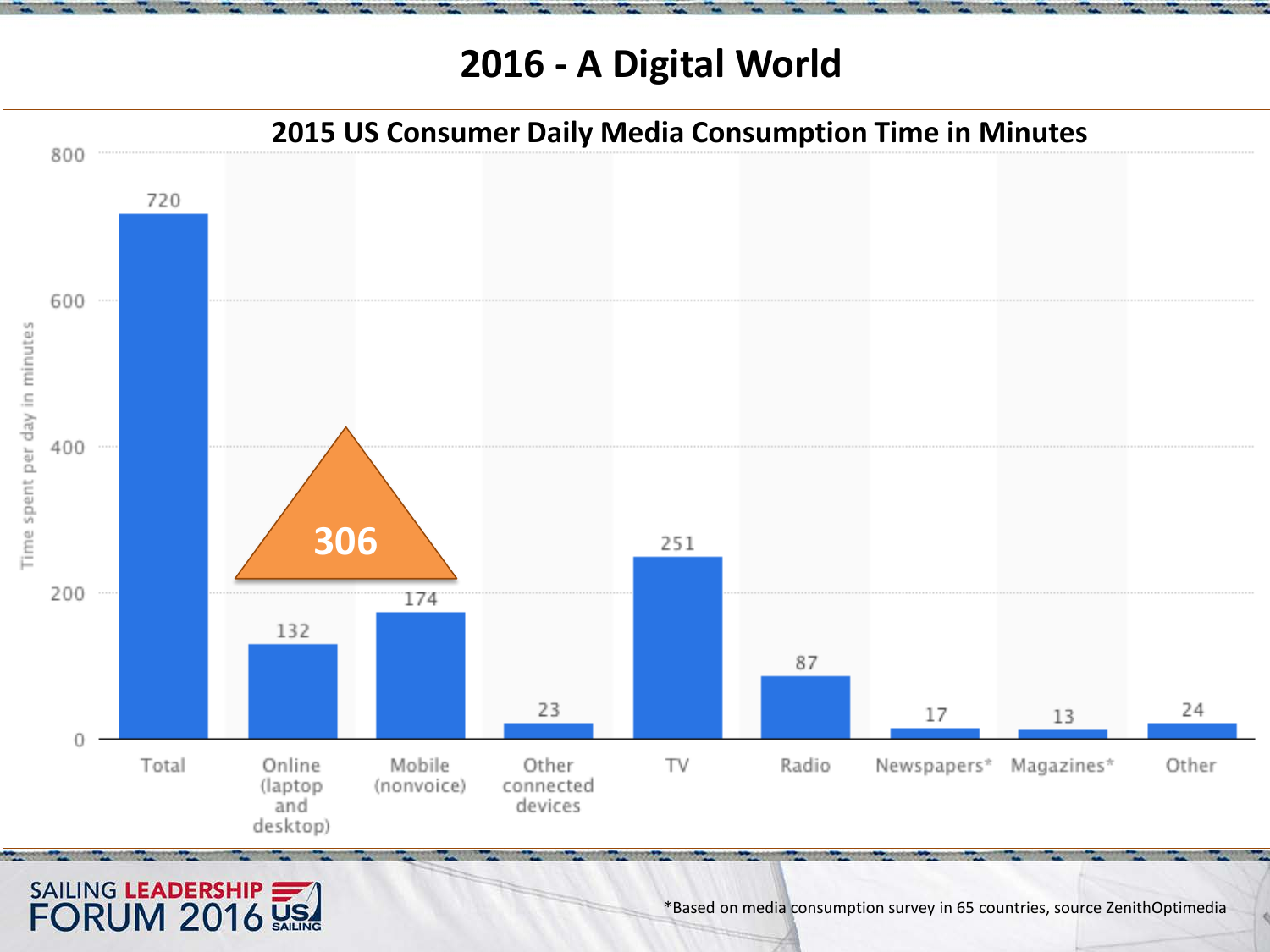

**\$2tn est e-commerce sales worldwide**

**192m digital shoppers in US**

**60%+ of all travel reservations made online**

**67%+ of last minute hotel reservations made on a smart phone**

**97% of people now prefer to find businesses online (Forbes).**

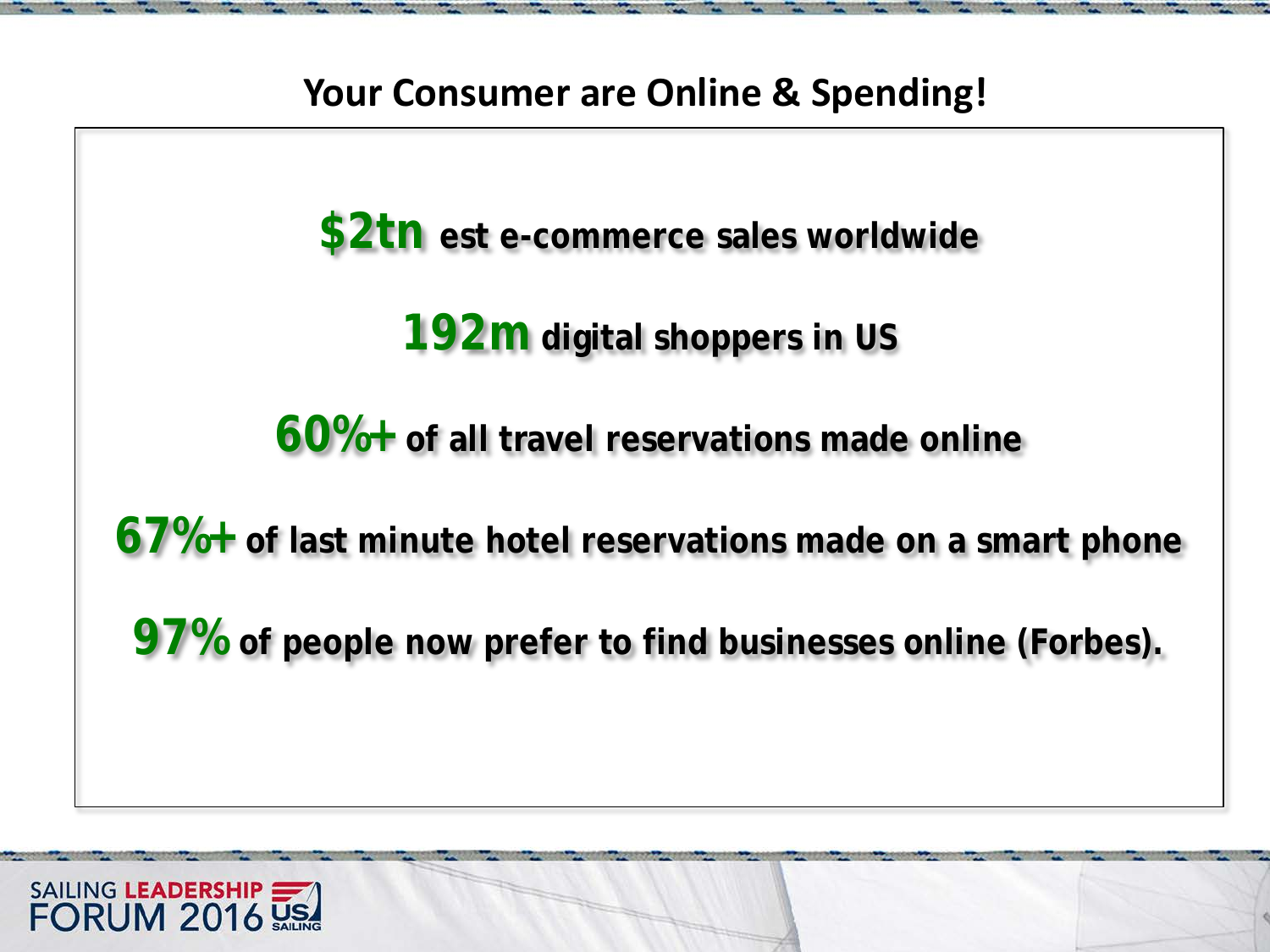### **How do we connect & convert consumers in the digital space?**





Web

# Google Search



# Social Media

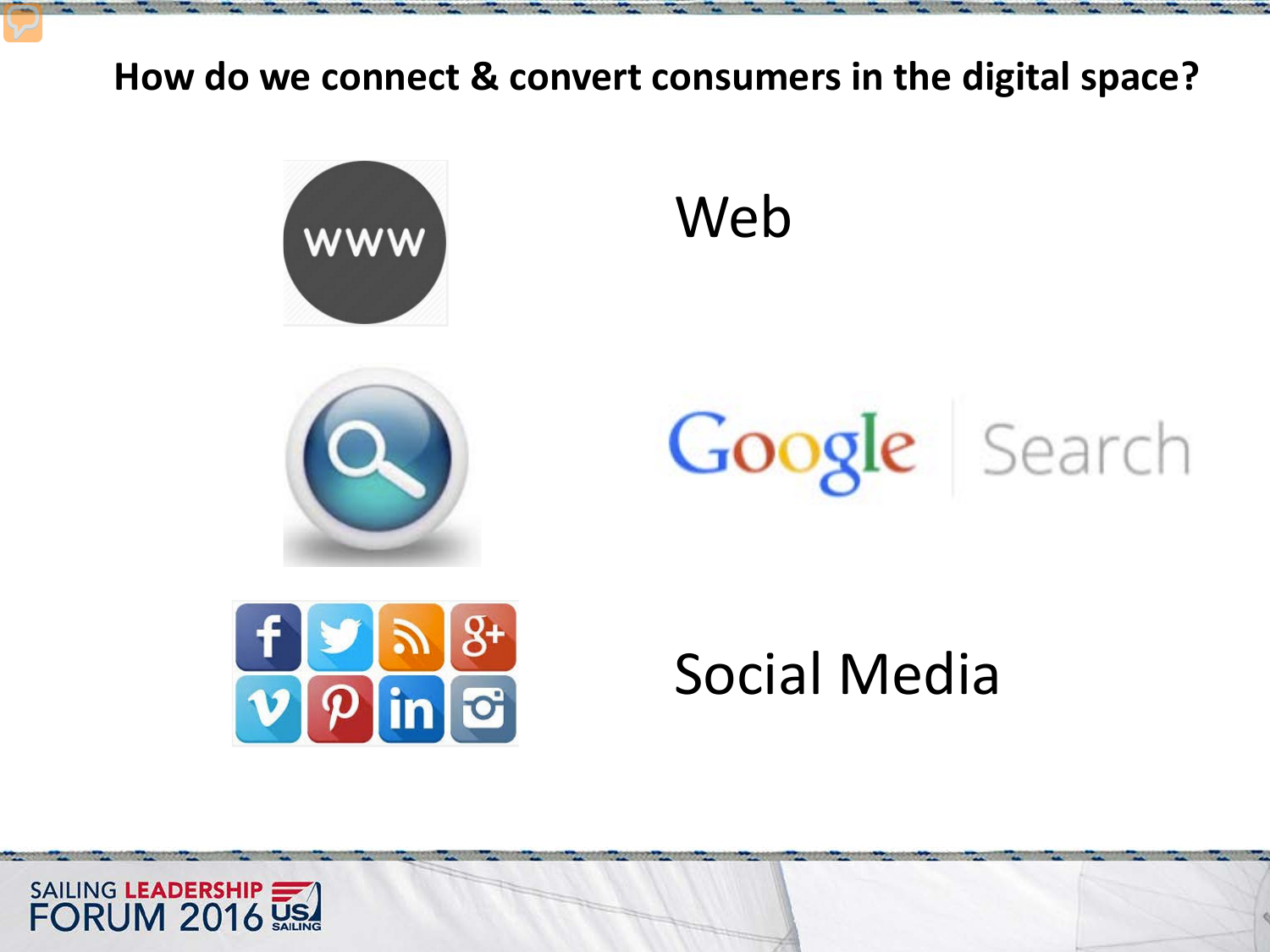

## **Website**

### **SEO (Search Engine Optimization)**

- Mobile Responsive
- Keywords
- Content
- Links
- Conversion

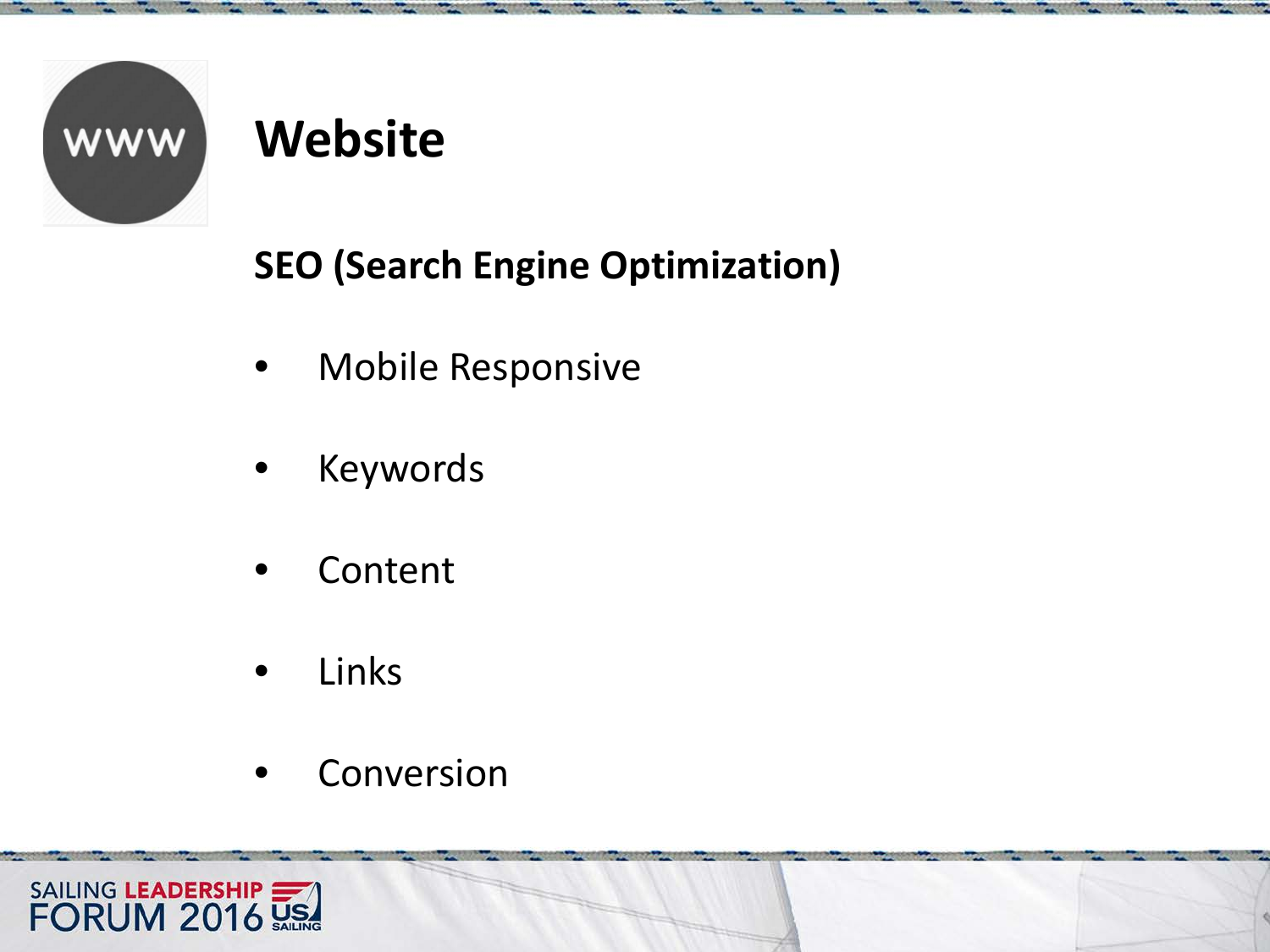

Mobile Responsive - web design allows a site's layout to change as the screen size being used to view that site changes.



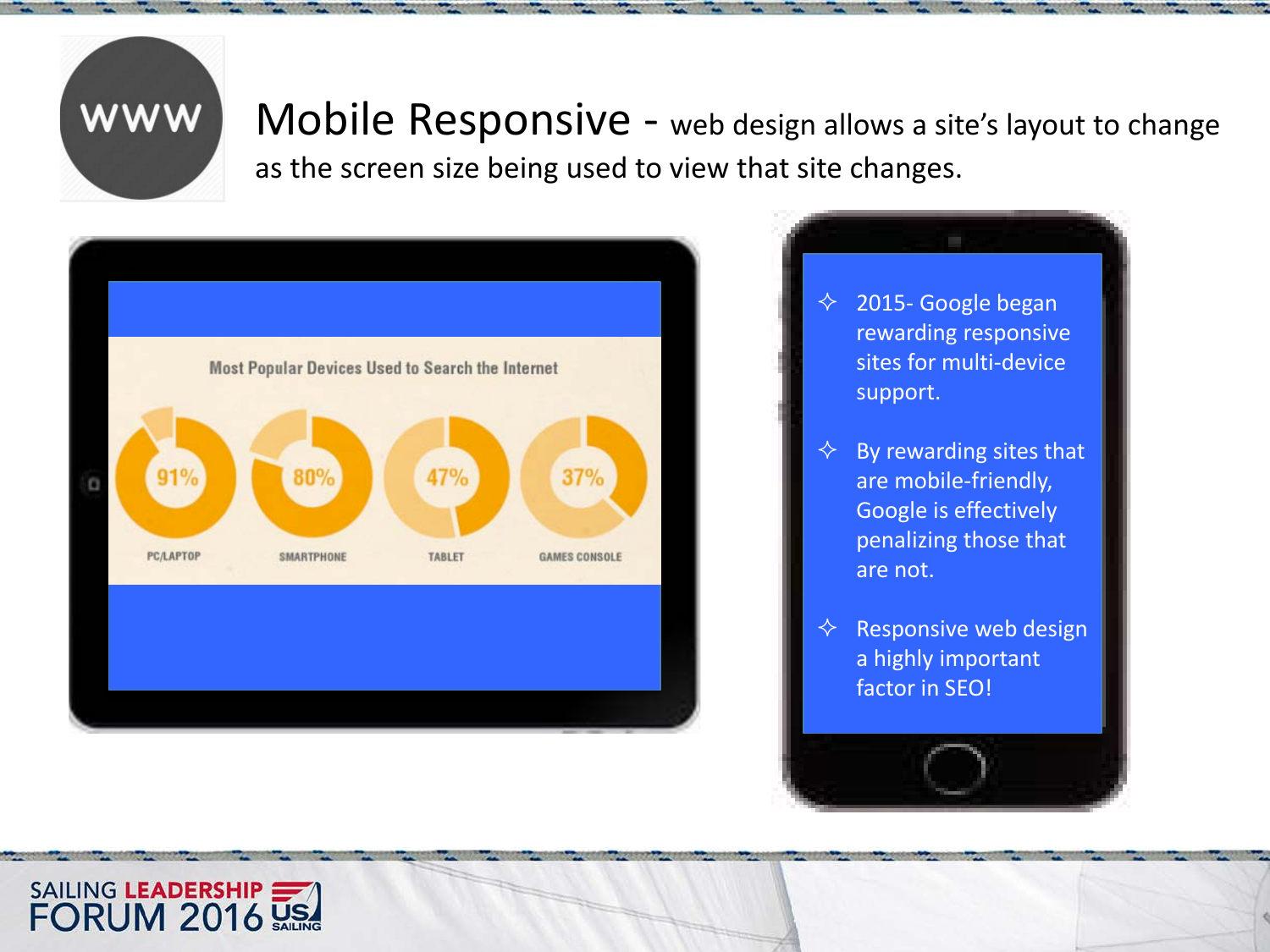

### **Keywords**



### **# of Monthly Google Queries**

| sailing           | 135,000 |
|-------------------|---------|
| sailing lessons   | 2900    |
| catamaran sailing | 2900    |
| sailing school    | 1900    |
| sailing courses   | 1300    |
| sailing classes   | 590     |
| sailing charter   | 480     |
|                   |         |

| how to sail         | 3600   |
|---------------------|--------|
| learn to sail       | 2900   |
| sailing for dummies | 2400   |
| learning to sail    | 1300   |
|                     |        |
| sailing boats       | 14,800 |
| dinghy sailing      | 8100   |
| sailing holidays    | 6600   |
| sailing course      | 590    |

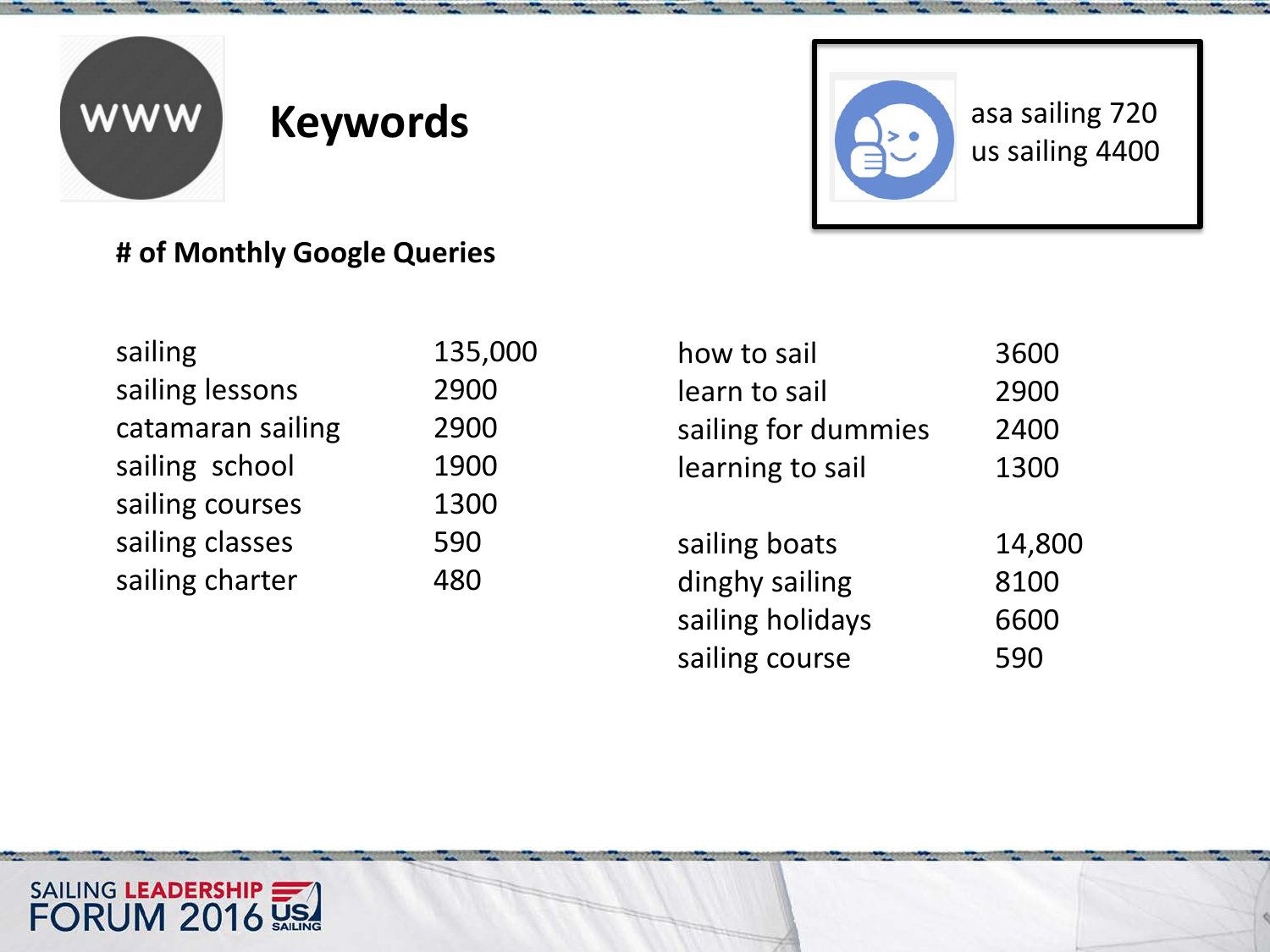

**Blog –** Articles, News, Events Schedule – Utilize Key Words





Photography – Web, Social, Tagging & Descriptions w/ Key Words



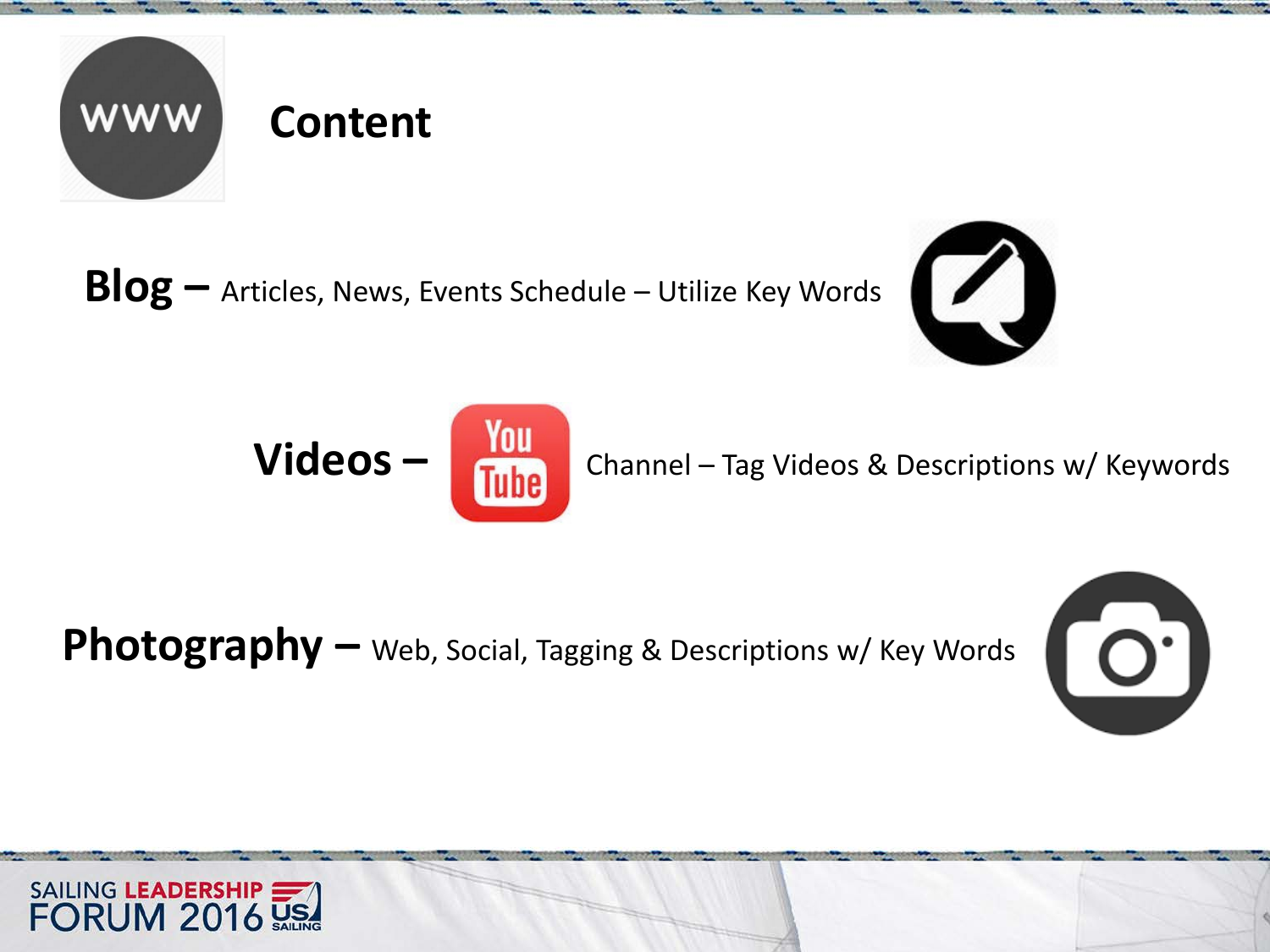

SAILING LEADERSHIP

### **Links –** All links are NOT created equal!

### **External Links are More Influential than Internal Links:**

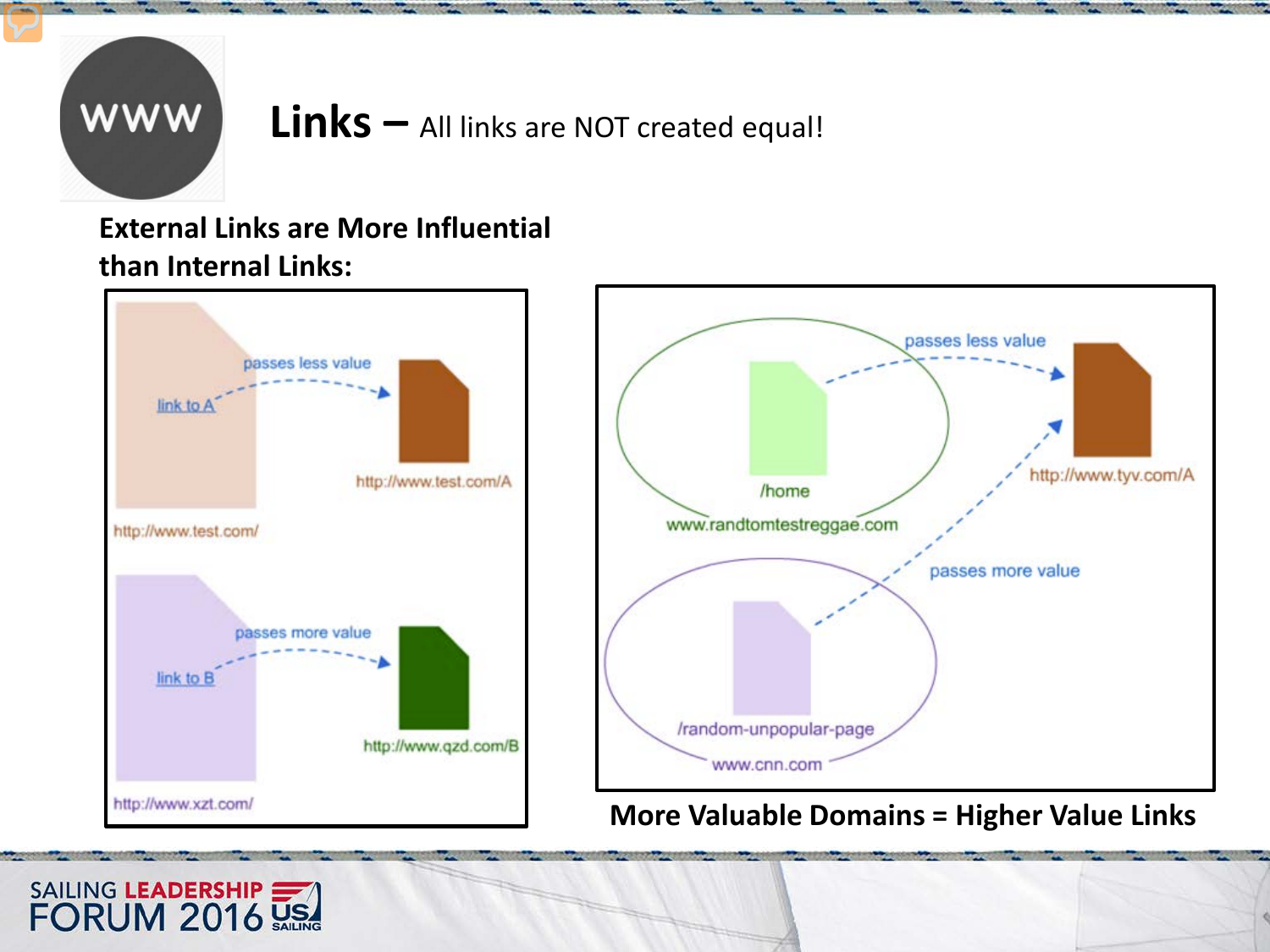

### Conversion - Consumers Found Your Site........So Convert Them!





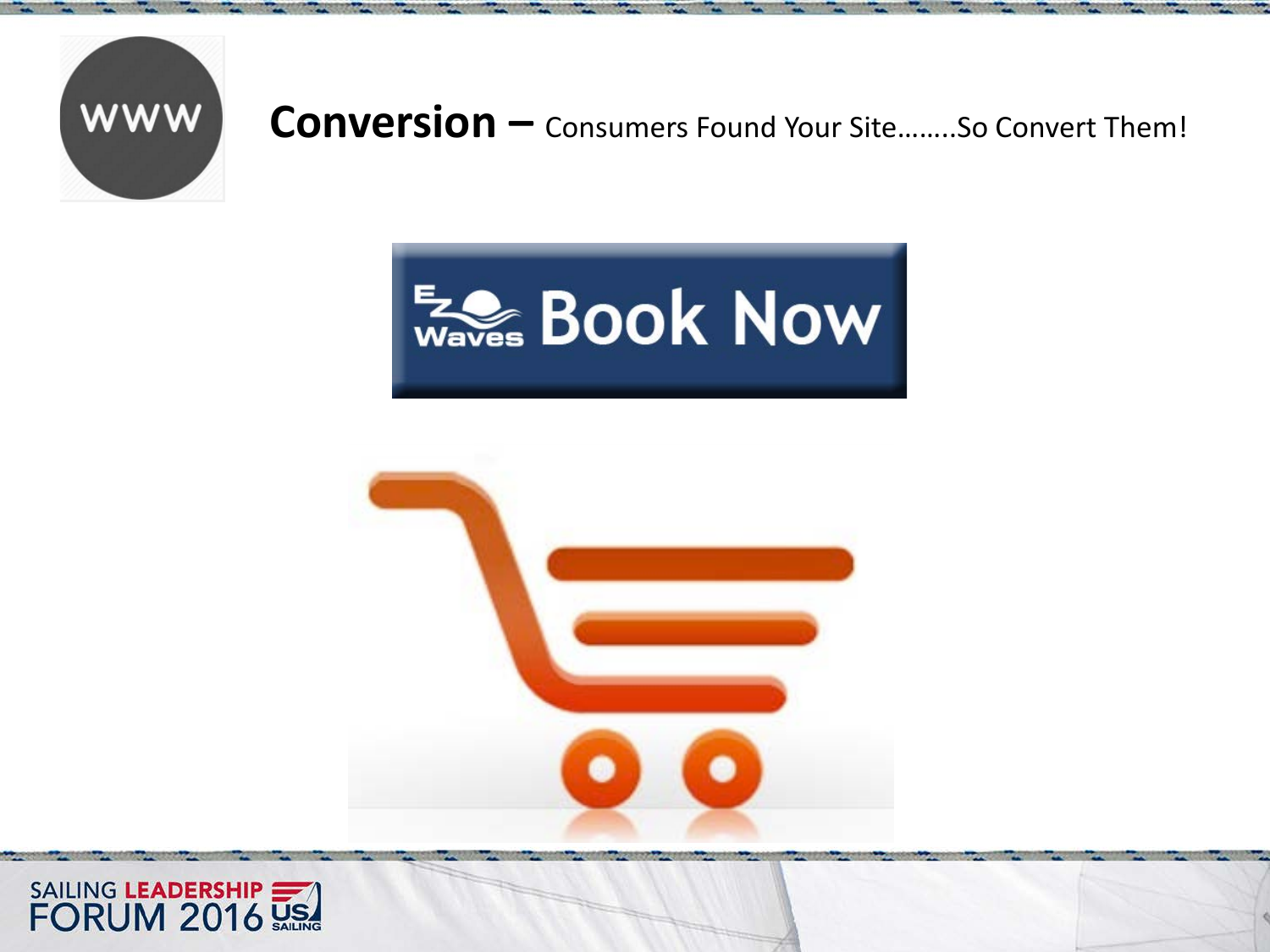



### **Extremely Targeted & Customized Options**





*According to Google: "Queries grew by 16% in 2015 in the Boating and Water Recreation Category"*

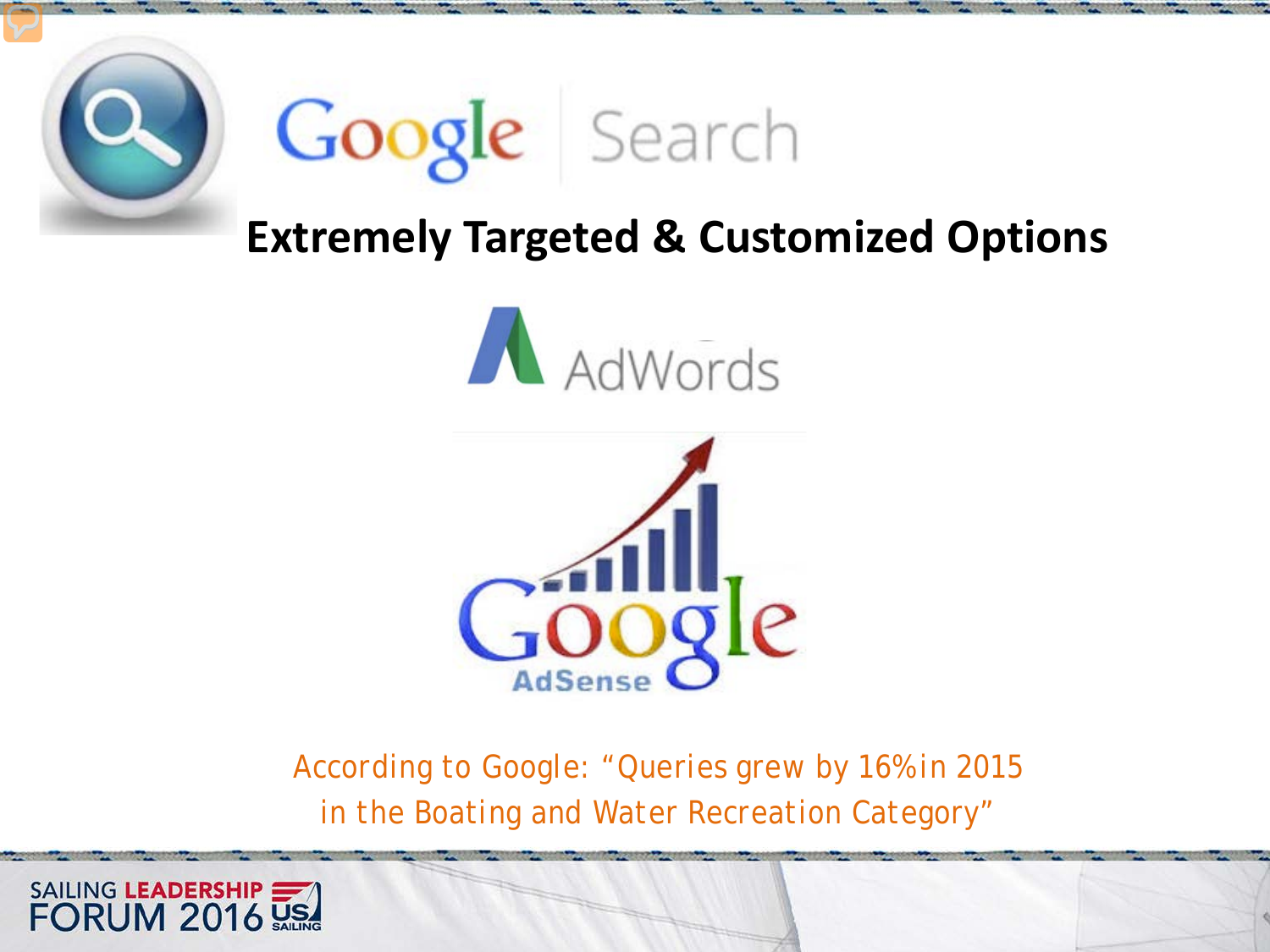

# AdWords - PPC (Pay Per Click)

 $\bullet$  $Q$ 

Giode learn to sail

> All More y Search tools Videos Shopping Images Maps

About 23,600,000 results (0.50 seconds)

#### Fair Wind Sailing School - Learn to Sail a Catamaran, Certify AG www.fairwindsailing.com/ v Virgin Islands, Lake Erie

#### Learn Sailing In A Week - bwss.com

Ad www.bwss.com/ v Get Sailing & Navigation Courses During One Week Live Aboard Cruises Liveaboard Courses · Florida & Virgin Islands · Florida & Bahamas Our Locations - Courses - About Blue Water - Why sail with Blue Water

#### Learn to Sail - Life-Changing Outdoor Experience

 $\sim$  www.outwardbound.org/  $\sqrt{(866)}$  467-7651 Find the Course for You Today! Hundreds of Courses · Life-Changing Adventures · Trips for anyone 12+ Sailing - Rafting - Classic Expeditions - Get Our Newsletter

#### Learn To Sail with the American Sailing Association

asa.com/learn-to-sail/ • American Sailing Association • Congratulations on your interest to learn to sail, or in improving your sailing skills. The American Sailing Association is the world's foremost organization ...

#### **American Sailing Association (ASA)**

SAILING LEADERSHIP

asa.com/ ▼ American Sailing Association ▼ Not only does it evidence your new sailing ability to the world, it gives you the confidence to maximize your experience. Visit an ASA school to learn more about ...

**Sailing** www.lakemurraycountry.com/ ▼ Lake Murray is the place to be. Get out on the water with us!

Learn to Sail in a Week www.nautilussailing.com/ v On a Liveaboard Course, Gain Skills Experience, & ASA 101-104 In One Go

Learn How to Sail www.greatlakessailingco.com/ ▼ Beginner to Advanced Level Courses. Award Winning Sailing School.

Learn to Sail - Caribbean www.ltdsailing.com/▼ Learn to Sail in the Grenadines and get the Vacation of a Lifetime!

**Couples Sailing Classes** www.island-dreamer.com/Sailsoftly **Easygoing ASA Certification** Liveaboard & Cruise in the FL Kevs

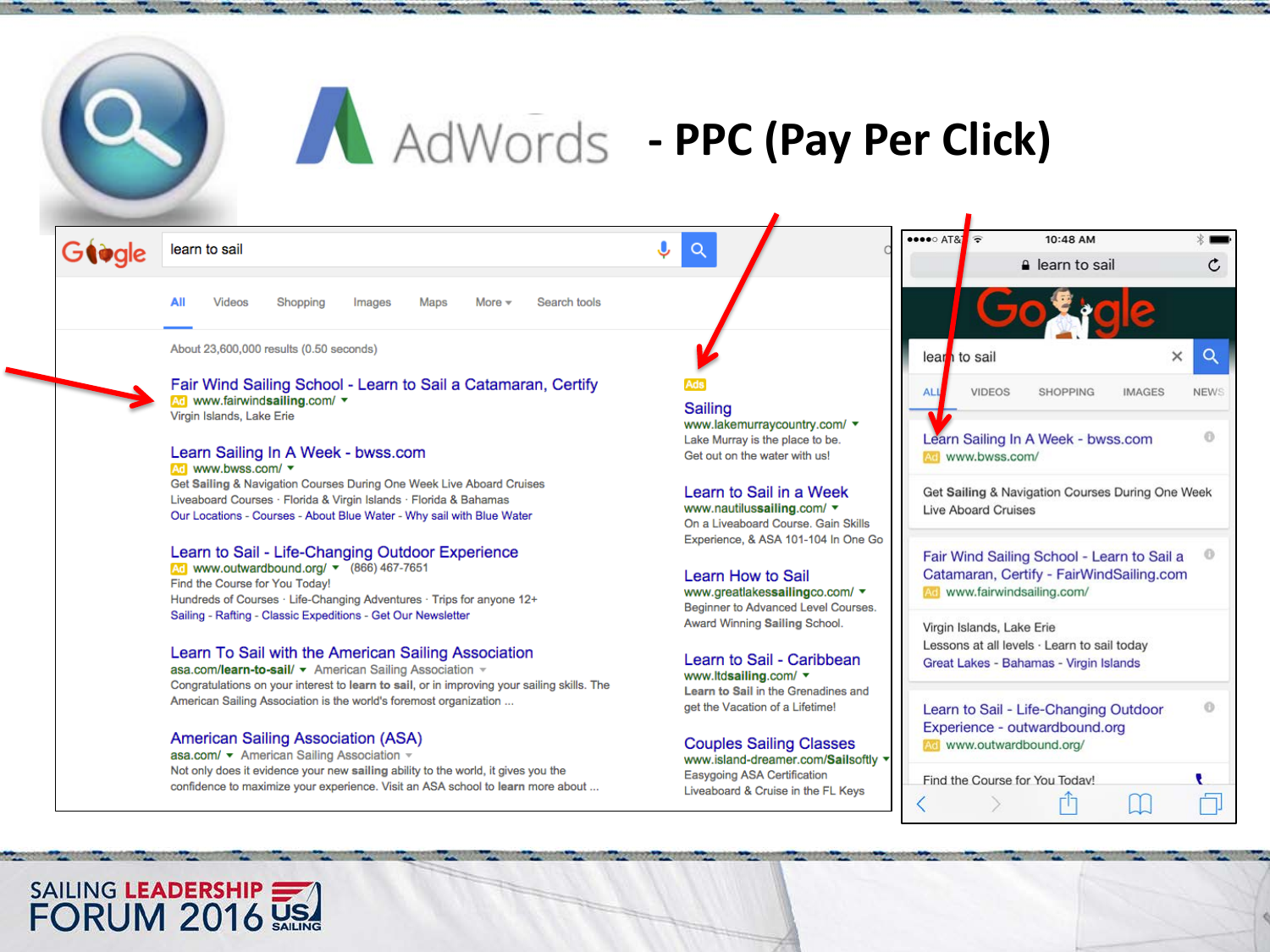

### **- Display Network Campaigns**

### Right place, right time. That's the power of the Google Display Network



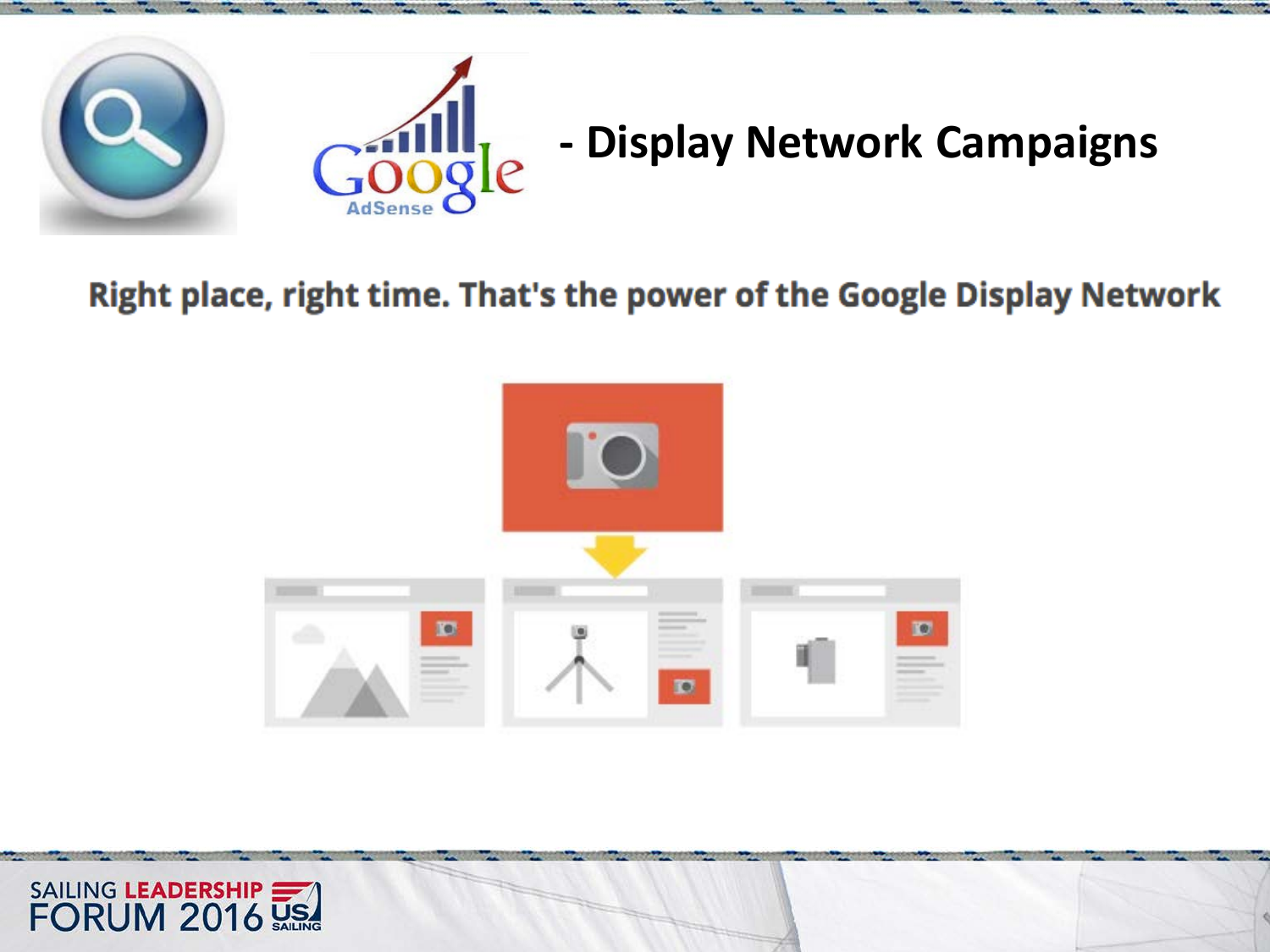

**Social Media-** Content is King!



### **Brand awareness and marketing**

**Sales Campaigns**





**Customer service and support**

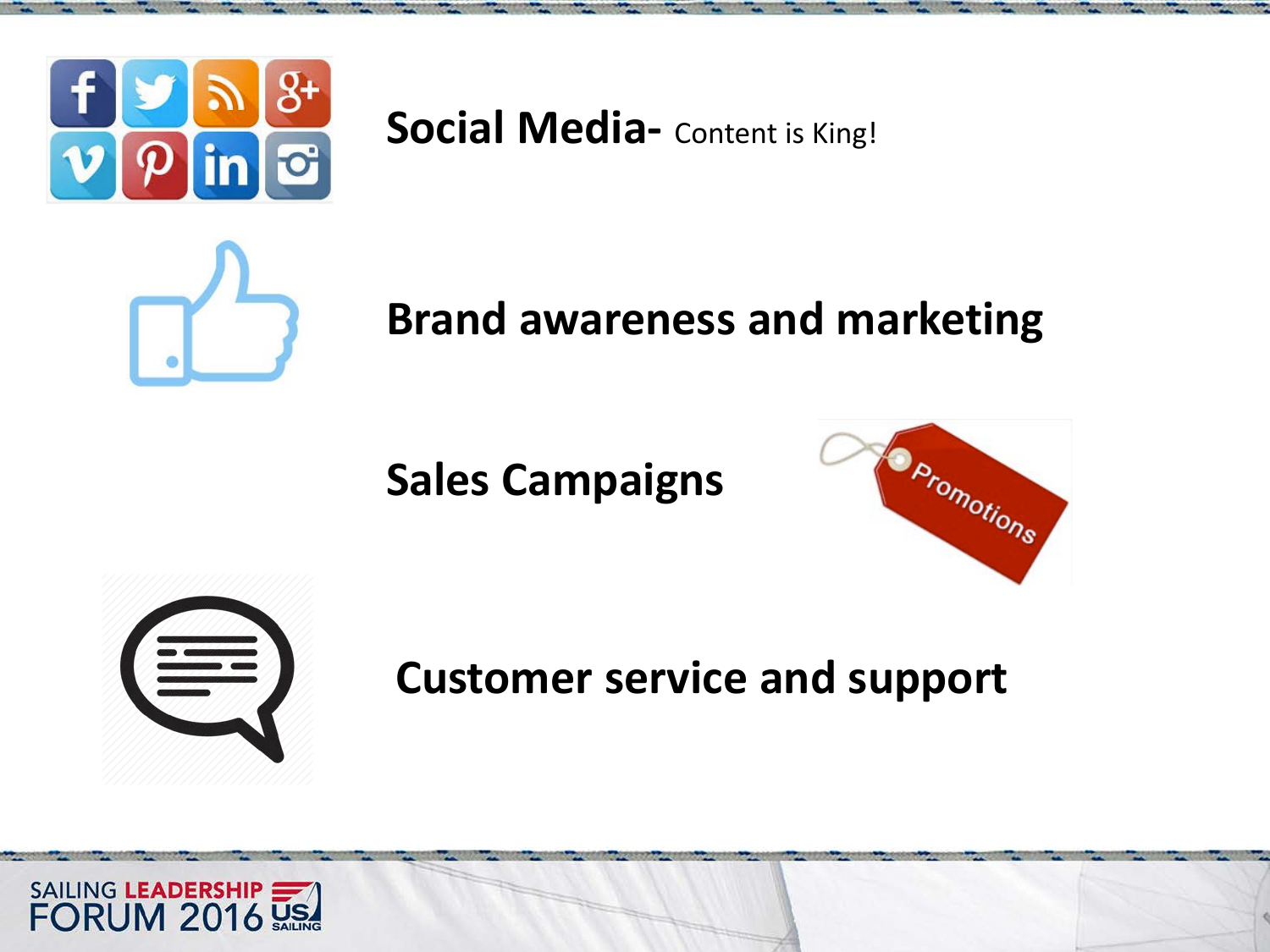

SAILING LEADERSHIP

### **Brand awareness and marketing -** Ads







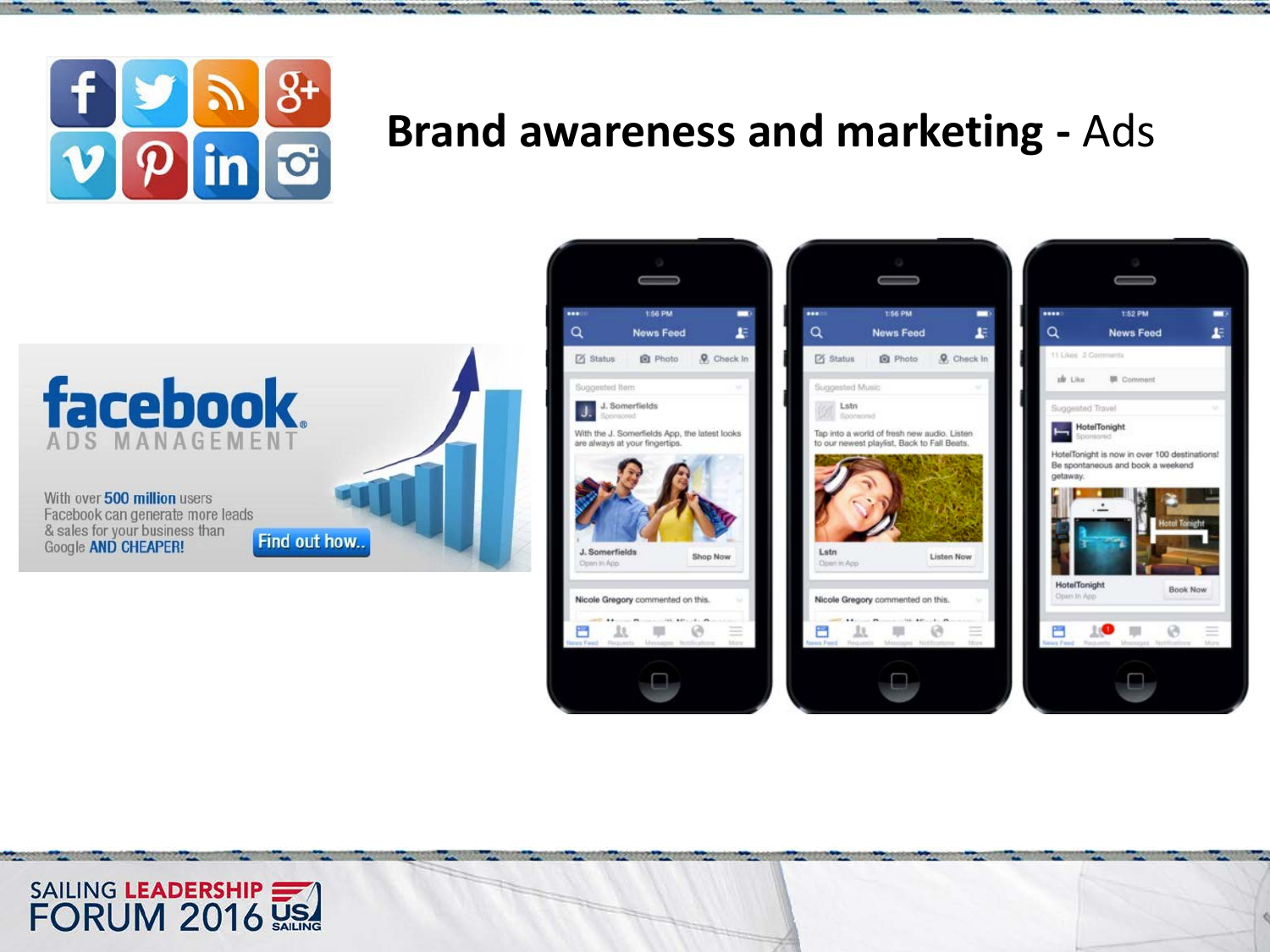

### **Sales Campaigns- Promotions**

**Facebook Coupon** 

**Sweepstakes Contest** 

**Vote Contest** 

**Photo Contest** 



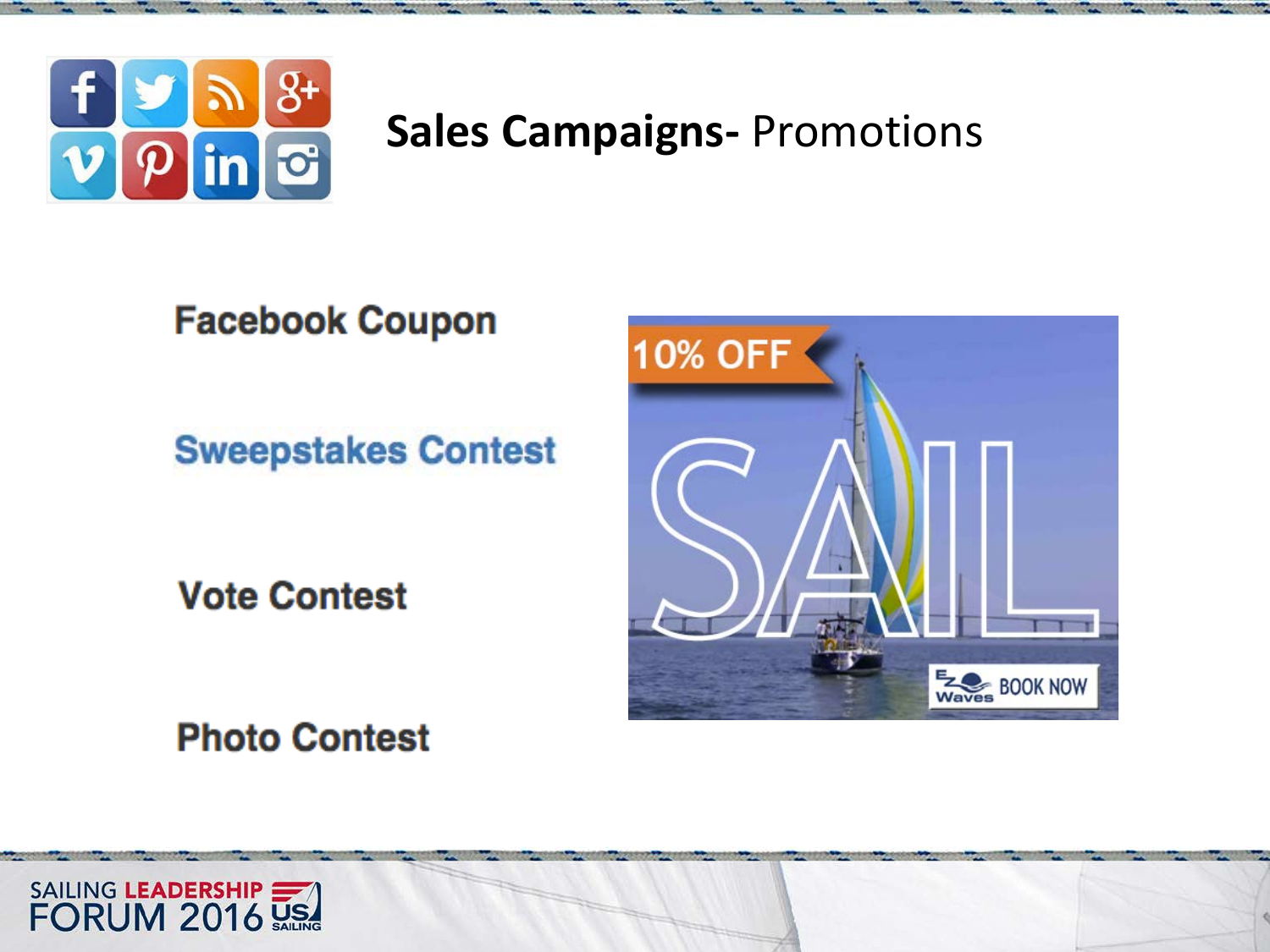

### **Customer Service & Support**

### **Close The Feedback Loop**